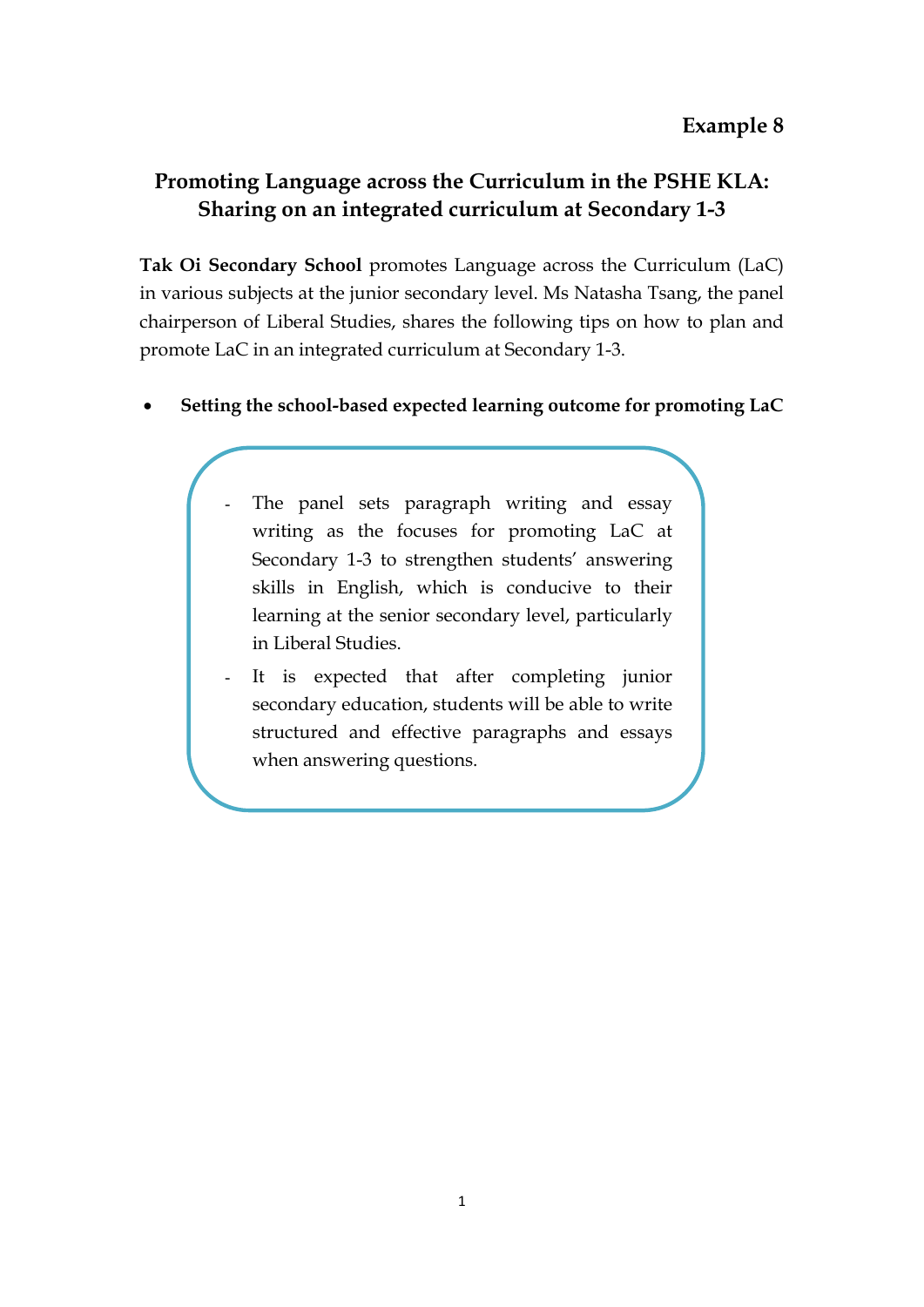• **Planning of LaC with due consideration to students' prior learning experiences and the targeted language skills**

The panel plans LaC by:

- building on students' prior learning experiences to help them acquire the targeted language skills more effectively;
- paying special attention to new Secondary 1 students' learning needs and adapting the LaC plan to meet their needs;
- identifying the language skills and embedding them in the appropriate topics; and
- aligning the curriculum, learning and teaching and assessment.

A 3-hour bridging programme has been organised to activate new Secondary 1 students' prior knowledge and learning experiences related to the integrated curriculum and to help teachers gain a better understanding of students' English proficiency. During the bridging programme, useful language patterns for expressing opinions are provided. For example:

- I think ... is right because/since/as ...
- It is not true that ...because/since/as ...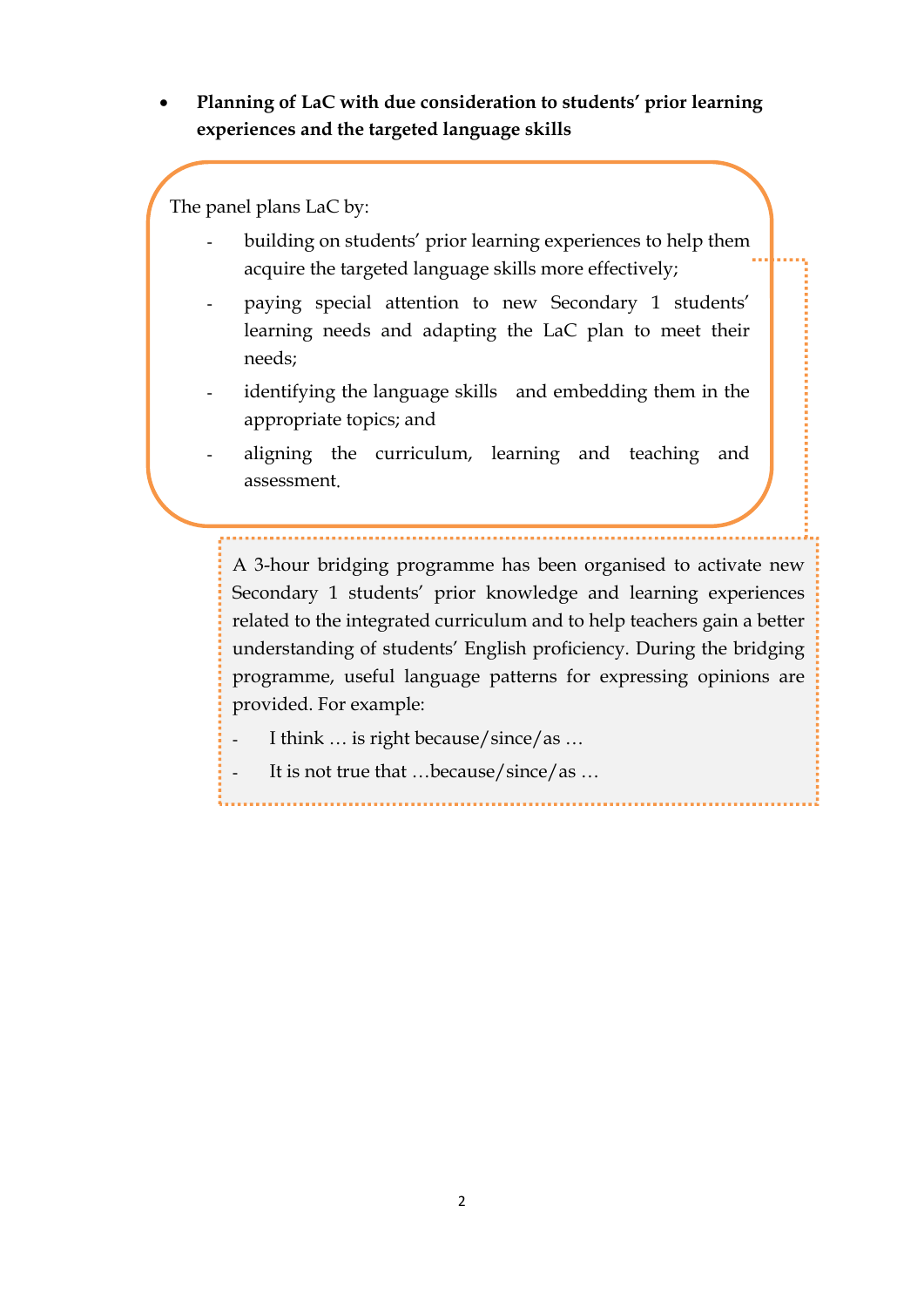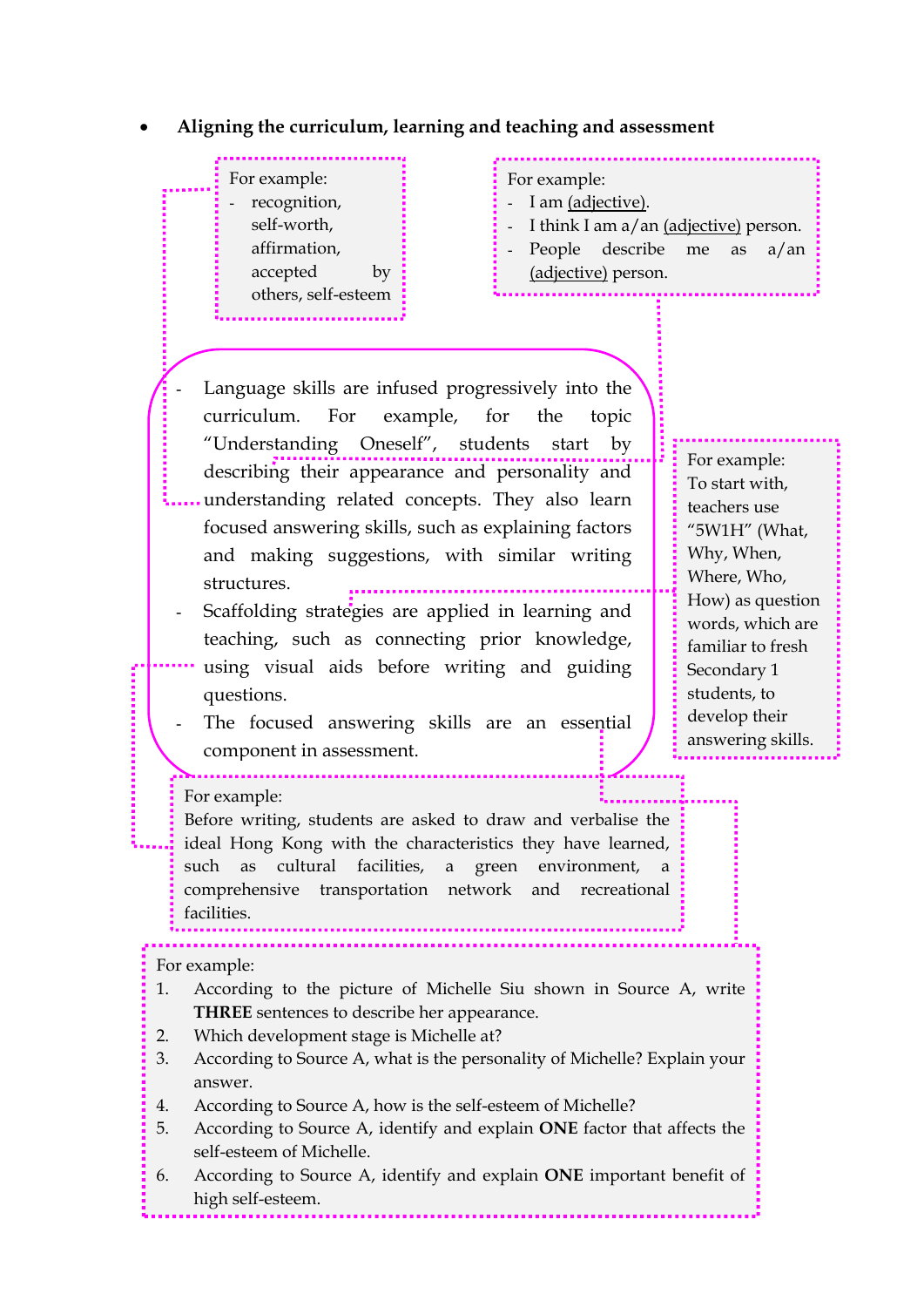|                                                                                                                                                                                                                                                                                                                                                                                                                                                                 | Scaffolding strategies for strengthening students' language skills                                                                                                                                                                                                                                                               |
|-----------------------------------------------------------------------------------------------------------------------------------------------------------------------------------------------------------------------------------------------------------------------------------------------------------------------------------------------------------------------------------------------------------------------------------------------------------------|----------------------------------------------------------------------------------------------------------------------------------------------------------------------------------------------------------------------------------------------------------------------------------------------------------------------------------|
| Scaffolding strategies include:<br>Strengthening students' language skills at the<br>✧<br>word level, sentence level (simple and complex)<br>and paragraph level;<br>Providing useful phrases or sentence patterns;<br>✧<br>and<br>Providing a model for each paragraph structure<br>✧<br>with an acronym for easy memorisation.<br>Students apply the writing skills in a new task. A<br>sample of student work is shown on the next page<br>for illustration. |                                                                                                                                                                                                                                                                                                                                  |
| For example:<br>TEE structure: T - Topic sentence, E - Explanation, E - Example                                                                                                                                                                                                                                                                                                                                                                                 |                                                                                                                                                                                                                                                                                                                                  |
| For example:<br>Word level: recognition, self-worth, affirmation, accepted by others,<br>self-esteem<br>Sentence level:<br>Simple sentence: Johnson has high self-esteem.<br>✧<br>Complex sentence: Johnson has high self-esteem because of the peer<br>✧<br>factor.<br>Paragraph level:<br>Paragraph structure provided by teachers:<br>✧                                                                                                                      |                                                                                                                                                                                                                                                                                                                                  |
| 1. Identify the factor<br>of self-esteem<br>2. Explain the factor                                                                                                                                                                                                                                                                                                                                                                                               | Johnson has <i>high</i> self-esteem because of the <i>peer</i><br>factor.<br>Adolescents<br>usually value<br>recognition<br>and<br>affirmation from their peers. They usually have a<br>sense of self-worth when they receive praise or<br>affirmation from their friends.                                                       |
| Quote evidence<br>3.<br>from the source<br><b>Relate the source</b><br>4.<br>with the factor                                                                                                                                                                                                                                                                                                                                                                    | According to Source B, Johnson has a lot of friends,<br>and they think that he is very <i>funny</i> . His friends<br>are also willing to play with him and help him<br>when he has difficulties in his studies. This shows<br>that Johnson receives a lot of recognition and<br>affirmation from his peers. He thinks that he is |
| Write a concluding<br>5.<br>sentence                                                                                                                                                                                                                                                                                                                                                                                                                            | <i>accepted</i> by his peers and has a role among them.<br>Therefore/As a result, Johnson has <i>high</i> self-esteem<br>due to the <i>peer</i> factor.                                                                                                                                                                          |

## 4